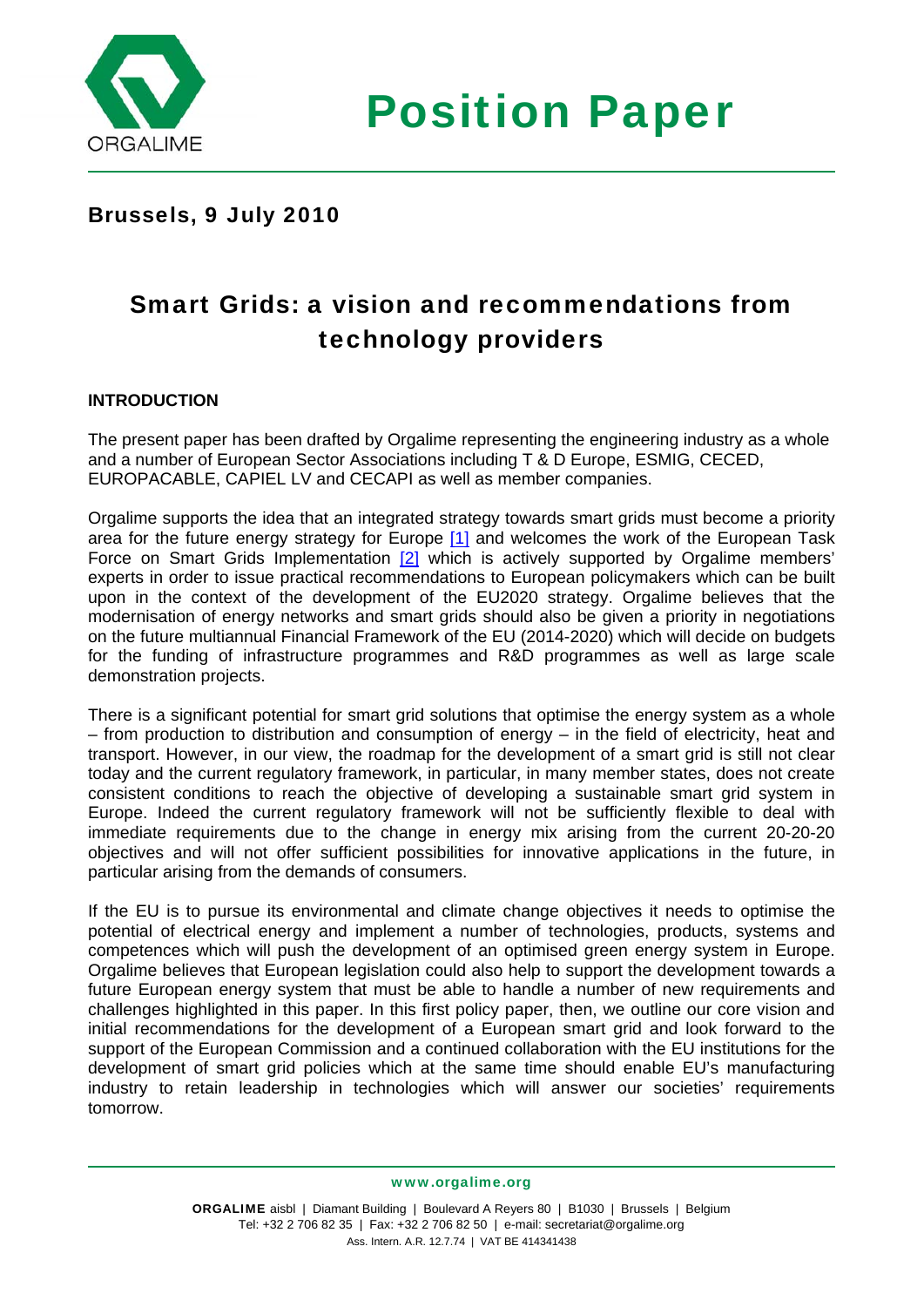### **WHY DO WE NEED A SMART GRID?**

The EU and its 27 Member States have adopted a set of policies, measures and targets to mitigate climate change, reduce environmental pollution and to increase the security of energy supply to consumers and a highly energy-dependent economy in Europe. Europe has committed to deliver the 20-20-20 targets on greenhouse gas emissions, renewable energy and energy savings. As a result, 20% of the EU's energy supply should come from renewable energies by 2020 – a substantial share of total energy production which has to be integrated smoothly in order to ensure that the energy system continues to function adequately.

It has been widely accepted in Europe that it is more cost-effective for society in the longer run to tackle environmental problems early instead of allowing them to build up. To meet the societal challenges ahead, increase the share of renewable energies and enhance the energy efficiency from production to end-consumers, the electrical energy system needs to be transformed from a largely centralised production and managed system to a much more decentralised and consumerinteractive, flexible and intelligent system. And the electrical system needs to be highly integrated with other energy systems, such as district heating and gas distribution systems, in order to fully harvest efficiency benefits across energy systems. (e.g. Utilising district heating systems to absorb surplus production of wind power or using small distributed combined heat and power plants to supplement electricity production with low production of renewable energy.) Orgalime believes that the investment into smart grids today will save society costs for investment into generation and network infrastructure and reduce the energy cost for end users in the future. Furthermore it will also allow the integration of sustainable technologies (for example wind) and sustainable transport (for example e-vehicles).

In order to meet the agreed environmental and geopolitical goals the energy system in Europe must evolve in the years ahead. The overall energy-mix of the future in Europe needs a change in paradigm to successfully develop a pathway to achieve the overall targets for CO2 emissions reduction. Renewable energy sources from, for example large scale off-shore wind power plants down to small scale photo-voltaic installations on roof tops are delivering electricity. This "green electricity" is the only form of energy that can be used directly for lighting, heat, mechanical drives, communication, and all kinds of other applications such as electrical vehicles, heat-pumps, green buildings etc. which seek to achieve the right balance between our society, nature and the environment. Therefore, one of the most important paradigm shifts must be that such electricity is a green and reasonable complement to an energy policy focusing on energy efficiency.

It is for this reason that an optimised electrical network from generation to end use is a core element of our future energy system and needs to be strengthened and developed as the decisive factor for fighting climate change.

The electrical grid of the past was designed to simply carry the power flow in one direction from the bulk power plants to the industrial or private end consumers.

A future dynamic green energy system and especially electrical grid must handle a number of new requirements, including:

- The optimisation of investment in the transmission and distribution grids taking into account the availability of energy generation from renewable sources (e.g. wind farms, solar farms)
- Reducing losses in long distance transmission and balancing a large share of variable, electricity in-feed from large bulk renewables (wind, solar...)
- Managing consumer side in-feed from thousands of small decentralised and dispersed renewable sources (photovoltaic, biomass …) which can moreover form micro-grids that need to be interfaced with the main grid

*The European Engineering Industries Association*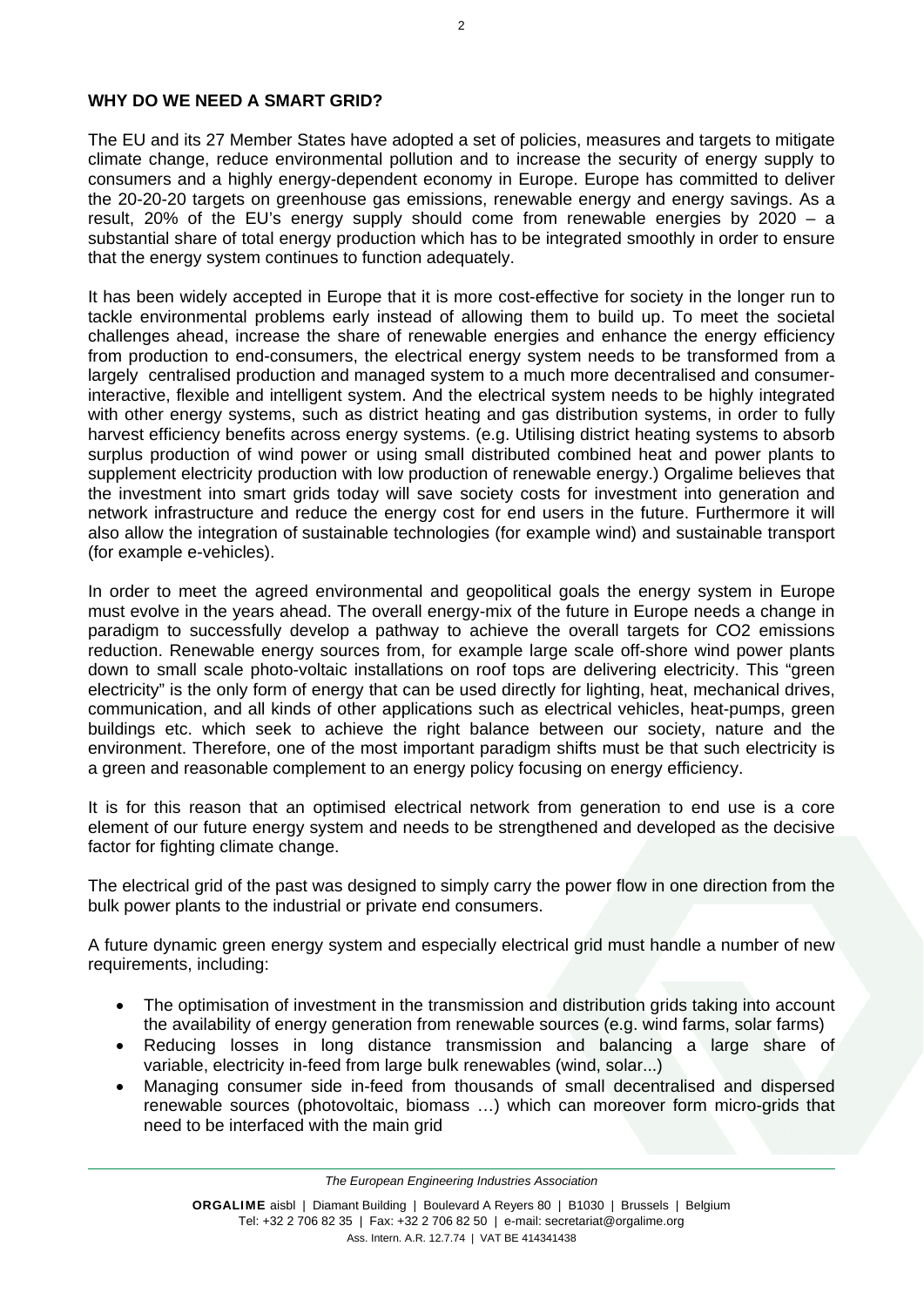- Controlling the increasing bi-directional power flow from and to the grid, mainly in the distribution, and providing sufficient grid capacity for peak-power management while interfacing with more intelligent loads (e.g. smart buildings, electrical vehicles, micro combined heat and power plants based on gas or fuel cells)
- The future need for connection of energy storage capacity, either by electric vehicles or by battery systems.

Some important questions must be tackled and resolved in order to preserve the overall security of electrical supply even more in future than today, while the efficiency of the electricity supply itself must also be improved:

- How to secure the system against blackouts?
- How to integrate electric vehicles without a huge expansion of the electricity distribution networks? How to ensure the utilisation of e-car batteries as a mean of electricity storage and how to develop associated services to the network (resale of energy, demand response, peak management...)?
- How to ensure a dynamic and efficient communication and interaction between electricity supply and energy efficient sectors ( industrial processes, data centres, electric heating, heat pumps, micro CHP, water heating, heating ventilation and air conditioning systems etc.)?
- How to activate means of system regulation when international grid interconnections are already operating at full load and cannot meet demand?
- How to use automation and communication systems with secured information to increase energy efficiency and thereby reduce waste of energy? How to increase and improve the energy efficiency in the industry, buildings and residential sectors?

### **HOW DO WE GET THERE?**

No one can achieve these objectives alone. It needs political will, cooperation of all participants in the energy chain and an adequate legal framework. In particular more emphasis needs to be given towards encouraging all stakeholders (utilities, consumers, industries, buildings) and public administrations to invest into smart grid technologies and applications. The implementation of smart grid technologies requires significant investment by stakeholders which is unlikely to happen in the short and medium term without national governments' and European funding, tax incentives or regulation to facilitate the emergence of these new markets.

When talking about the cost of the necessary investment for grids to become smart, it is essential to keep in mind that smart grids will increase the efficient utilisation of infrastructures in general from generation to end use. The transformation towards smart grids is a necessity given the 20-20- 20 objectives and will reduce the total cost of energy for end users in an energy systems with large amounts of variable renewable energy production.

Considering the three necessary layers for Smart Grids (Power, Automation/Communications and Information/Applications), there are an important number of complementary technologies, products, systems and competencies which will push their development:

- Integration of Renewable Energy Sources, Distributed Generation (power quality, voltage control etc.) and Virtual Power Plants (VPP) management
- Grid Optimisation/Distribution Automation for power system security of supply and reliability, operational & energy efficiency, asset protection, Grid Power Quality management, advanced grid sensing and monitoring, optimised FACTS devices (Flexible Alternative Current Transmission Systems)
- Energy Storage (large scale or small scale, centralised or decentralised)
- Flexible generation schemes for smart power solutions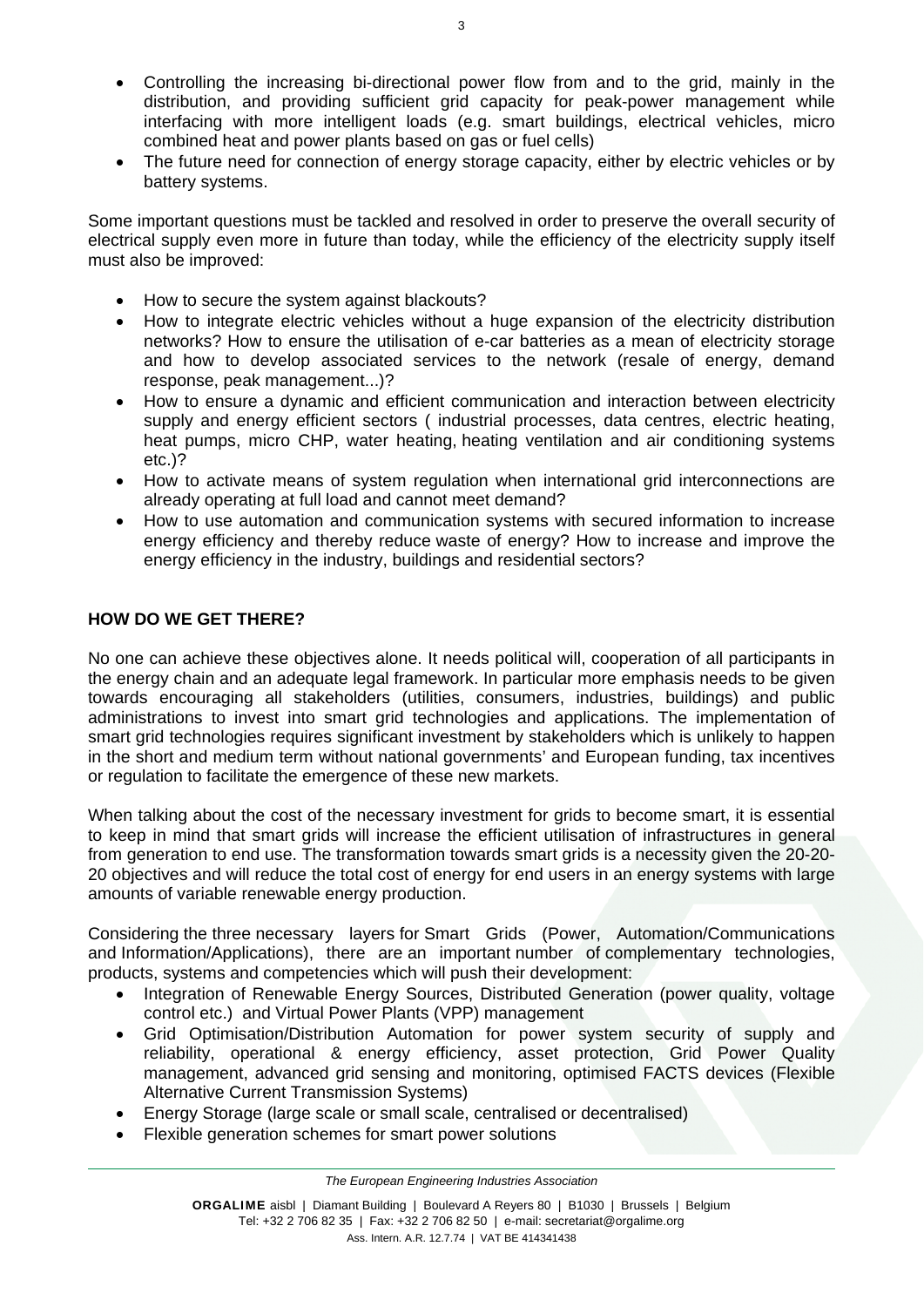- Advanced High Voltage and Medium Voltage components (products)
- Micro grids in factories, buildings or utilities markets
- Home, Building and Factory Automation and Control to manage consumption in accordance with customers' acceptance
- Advanced Utility Control and Energy Management Systems
- Advanced Metering Infrastructure (AMI) and Smart Metering solutions
- Demand Response and Demand Management to optimise from the consumption from energy using devices in the production and in the network and thereby reduce costs for all stakeholders
- Dashboard and displays for end-users to manage their consumption and their impact on CO2 emissions
- Electro-mobility (smart charging, vehicle to grid...)
- Communication infrastructure and protocols
- Data security and data handling (data management, end-users authentification)

#### **KEY RECOMMENDATIONS**

As technology and solution provider Orgalime industries are interested in all aspects of smart grids as our industries manufacture and supply technological solutions to all stakeholders in the energy supply value chain: equipment for conventional and renewable production of energy, transmission and distribution equipment (Electric Power Grid Equipment), smart meters, electronic components for energy and communication, infrastructure solutions for e-mobility, heating & ventilation, home & building energy management, household appliances etc.

Our industries have the ambition to remain a global leader in sustainable technologies and to play a leading role in the emerging "green economy". We see smart grids as a promising area of technological development which could help the European economy to grow and create new job opportunities. The economic benefits of the implementation of new technologies in Europe were already outlined in 2008 in the ELECTRA report "Twenty solutions for growth and investment to 2020 and beyond", a joint report drafted by the European Commission and our industry.

In Orgalime's view the European vision should be to create a flexible and intelligent energy system that:

- Can deliver a high level of security of supply,
- Is able to efficiently integrate a high share of sustainable technologies especially on consumption side , e.g. wind power, solar panels, biomass, electric-vehicles, heat pumps etc. by exploiting demand management,
- Allows the end user to efficiently manage his/her energy consumption in terms of CO2 emissions and cost.

The intelligent system should be dynamic in all its elements and robust with respect to incorporating potential new resources, technologies and solutions that the future might bring. This specifically applies to:

- Smart Transmission with enhanced power transmission solutions through e.g. improving of energy flow management and supporting free electricity trading,
- Smart Distribution with for example extended automation and surveillance especially in the Low Voltage grid.
- Smart Grid Applications providing new services at the consumption side around Smart Metering and their integration into the grid while providing flexible tariffs and helping demand response development.
- Home and Building demand management that enables the consumer to also become an electricity provider ("prosumer").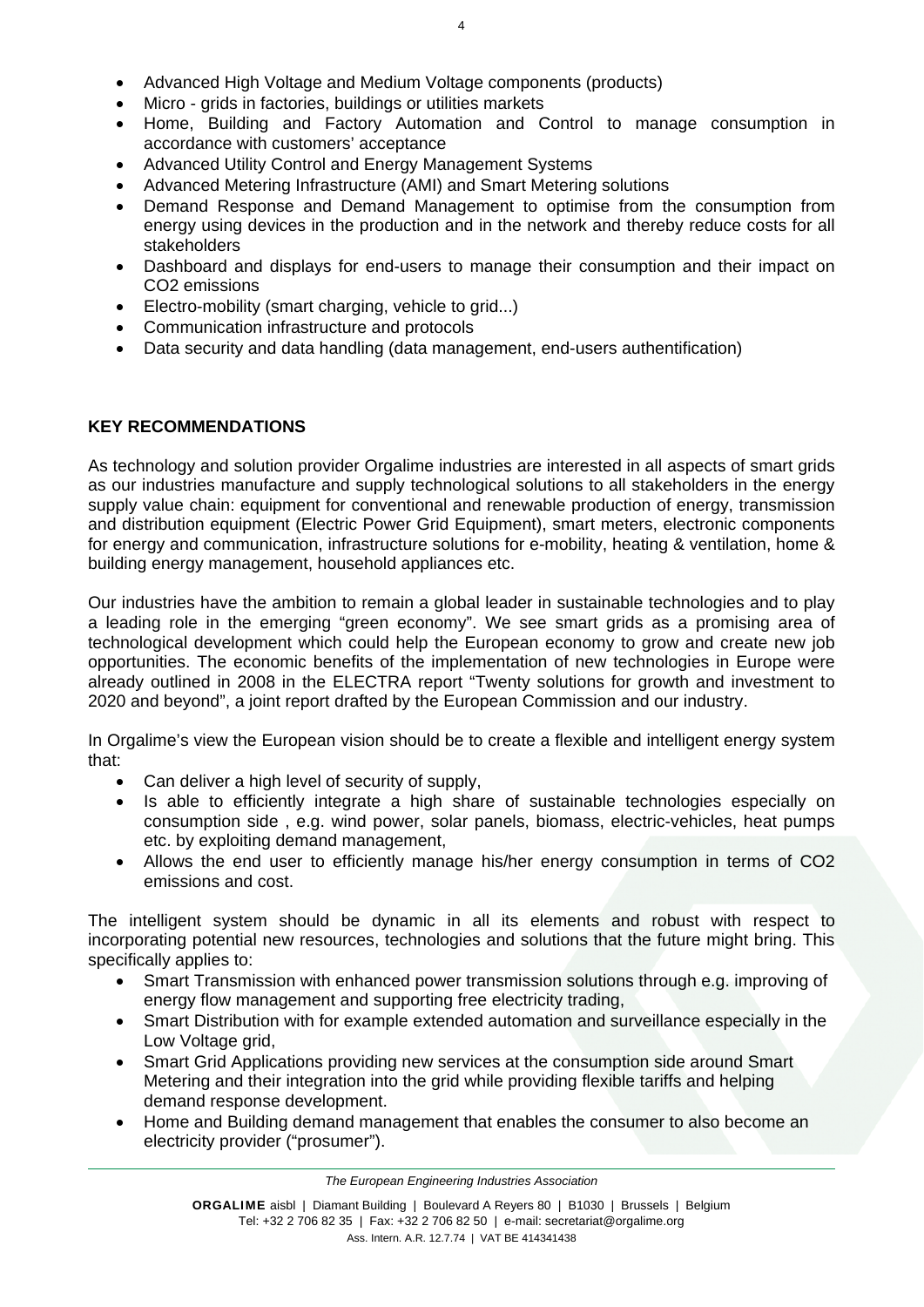With a view to develop a flexible and intelligent energy system as previously outlined, Orgalime therefore makes the following recommendations:

- The variability of renewable electricity production through wind and solar should be addressed by promoting technologies and economic policies which pair renewable energy sources with either energy storage or demand management on an automated basis.
- The design of future smart grids must reflect the need for data while at the same time ensuring system security and protection of private data of businesses and households. Consumers should remain able to decide who will have access to which kind of information in their "energy profile".
- European Regulators need to recognise the economic value of smart grids applications for the energy consumer and society as a whole. For example the deployment of smart metering solutions and factory, building & home automation and control equipment could be supported through legislation for new buildings and renovation of existing ones. The regulatory framework should be adapted accordingly. A step in the right direction has been taken with the adoption of recent legislation such as the recast Energy Performance of Buildings Directive of 19 May 2010.
- European policymakers should take into account the benefits of the modernisation of energy networks and the implementation of smart grids when negotiating on the future multiannual Financial Framework of the EU (2014-2020) which will decide on budgets for the funding of infrastructure programmes and R&D programmes as well as large scale demonstration projects. The upcoming Commission proposal for an energy infrastructure package should integrate a strategy towards smart grids together with proposals on innovative financing instruments to boost investments in smart networks.
- Research & development and demonstration policies: Smart Grids technologies must be affordable and competitive. A clear European R&D and Demonstration Policy is necessary to boost innovation and accelerate the deployment of these technologies. One example is the EU's approach through the European Industrial Initiatives (EII), under the scope of the SET-Plan. The investments of the different initiatives (Electricity Grid, Solar, Wind, Energy Efficiency-Smart Cities...) over 10 years should be kept and continued despite the current difficult financial situation in the European Union. Large scale demonstration projects should play an important role in R&D policies as they will help to convince society of the benefits of smart grids. Europe needs a coherent, long term policy vision for demonstration projects on smart grids which should involve technology and equipment suppliers. Demonstration projects for smart grids also need to integrate energy storage which is key for the future implementation of smart grids.
- Orgalime would welcome the promotion of modernised and adaptable education/training systems including enhanced cooperation between national authorities, education institutions, social partners and business to ensure that skills and qualifications are up to date with technology developments.
- The European Commission should assess different incentives to invest into smart grid technologies and applications with a profitable return and benefits for stakeholders (companies & consumers who invest in smart household appliances, smart e-vehicles, smart automation, etc.) and propose European guidelines and, if required, supporting regulation.
- The European Commission should create framework conditions to increase all stakeholders' awareness, acceptance and behavioural changes notably for consumer

5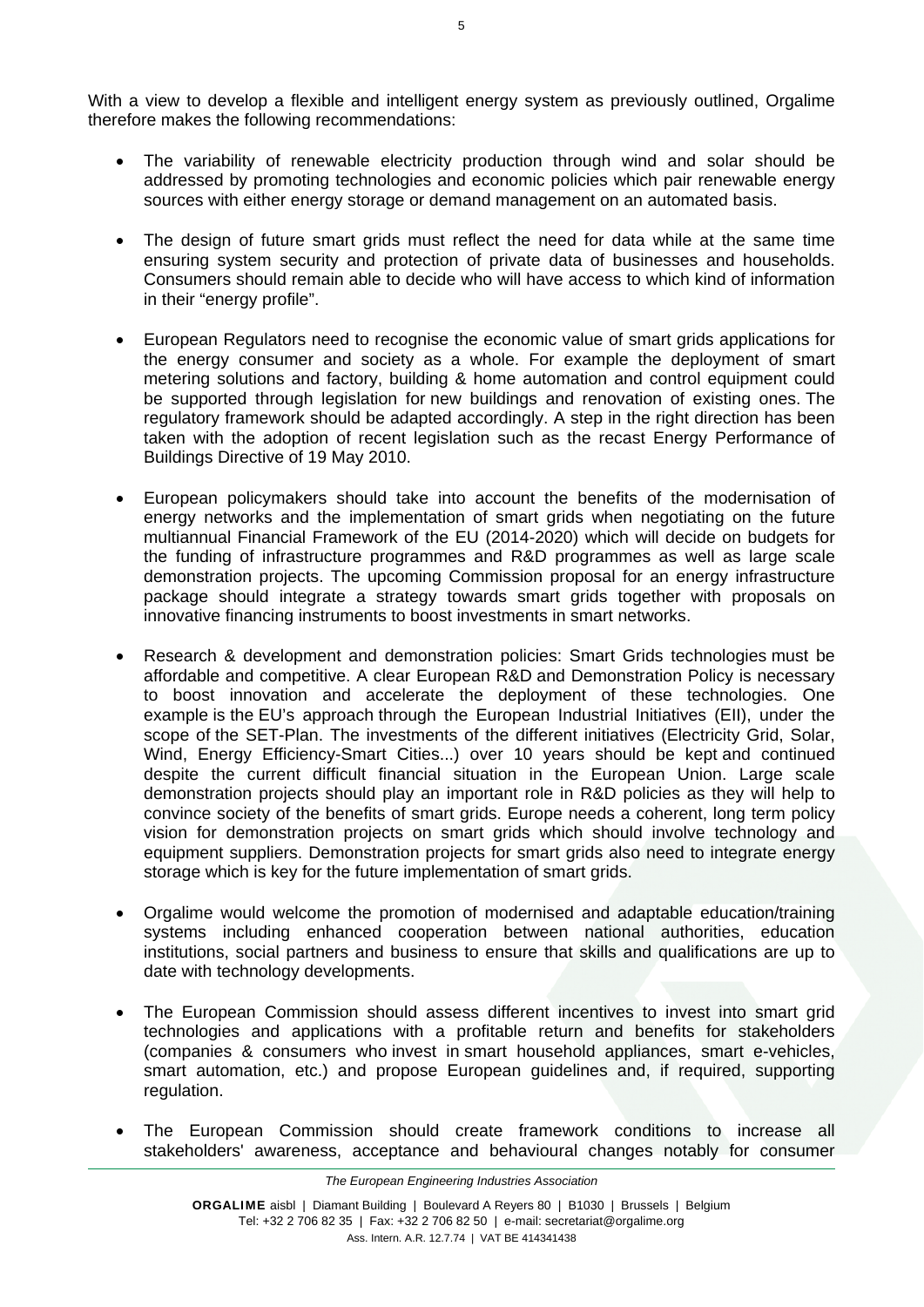integration into the energy markets especially for electricity. The implementation of real commercial projects is central to the elaboration of new power supply systems with special focus on municipalities and industrial co-generation plant integration. To gain public acceptance and support, the benefits of smart grids implementation need to be carefully explained.

- The incentive for customers to shift their demand in time depends on the price differential over a suitable time interval. Applications such as electric vehicle charging, heat pumps as well as hot water tanks, electrical heating and cooling units can act as an electrical power drain or storage for surplus energy generated from renewable sources, while other household appliances could be operated off peak hours. However new incentives or a reward system must be in place in order to change users' behaviour. Direct control of loads must not be imposed remotely if the user does not agree with it. Users who voluntarily decide to participate to a demand response program deserve an appropriate and clear reward for it. For users who participate in demand response a framework is needed in order to ensure that the economic benefits of such a consumption choice are fairly shared.
- Moreover, users should be aware of the amount of green energy available over the grid at regular time intervals so that they can choose to adopt more environmental friendly consumption behaviour.
- It must be recognised that smart metering systems can function as an enabler for the development of smart devices, which can participate to demand response while minimizing the impact on the user.
- Orgalime welcomes the recent CEN/CENELEC initiatives for Smart Grid standardisation with a clear goal to keep interoperability and open standards to allow for economies of scale. Orgalime would welcome that technologies covering every aspect of smart grids and for communication in particular should be based on open international standards so as to ensure competitive, cost effective solutions which will enhance the interoperability of the systems and therefore their deployment.
- Real time grid sensing/monitoring and power flow recording especially in the distribution grid should become a regulatory issue for more transparency and better optimization of grid loading and grid efficiency to be reported by grid operators.
- The development of grid codes should be accelerated by establishing a neutral body related organization under the umbrella of the new regulatory agency (ACER) in order to develop pan European grid operation standards especially in regard of renewable energy integration into the grid. It is highly recommended to involve also all grid participants and the relevant equipment manufacturers in this activity (such as small renewable installation industries).
- Enhanced grid efficiency reporting and improved incentive regulation should be developed under the guidance and control of ACER to extend the existing incentives methodology for grid operation and investment in order to reduce losses and waste of energy in the grid

In conclusion we believe that it will be essential to maximise the potential that a properly designed and implemented smart grid can offer to consumers and society as a whole and to underpin the competitiveness of the European manufacturing and technology industries which will provide the modern and innovative solutions for its implementation and development. Orgalime believes that European regulation could also help to support the implementation of smart grids technologies by setting European targets in a similar legislative approach as that for the energy performance of buildings.